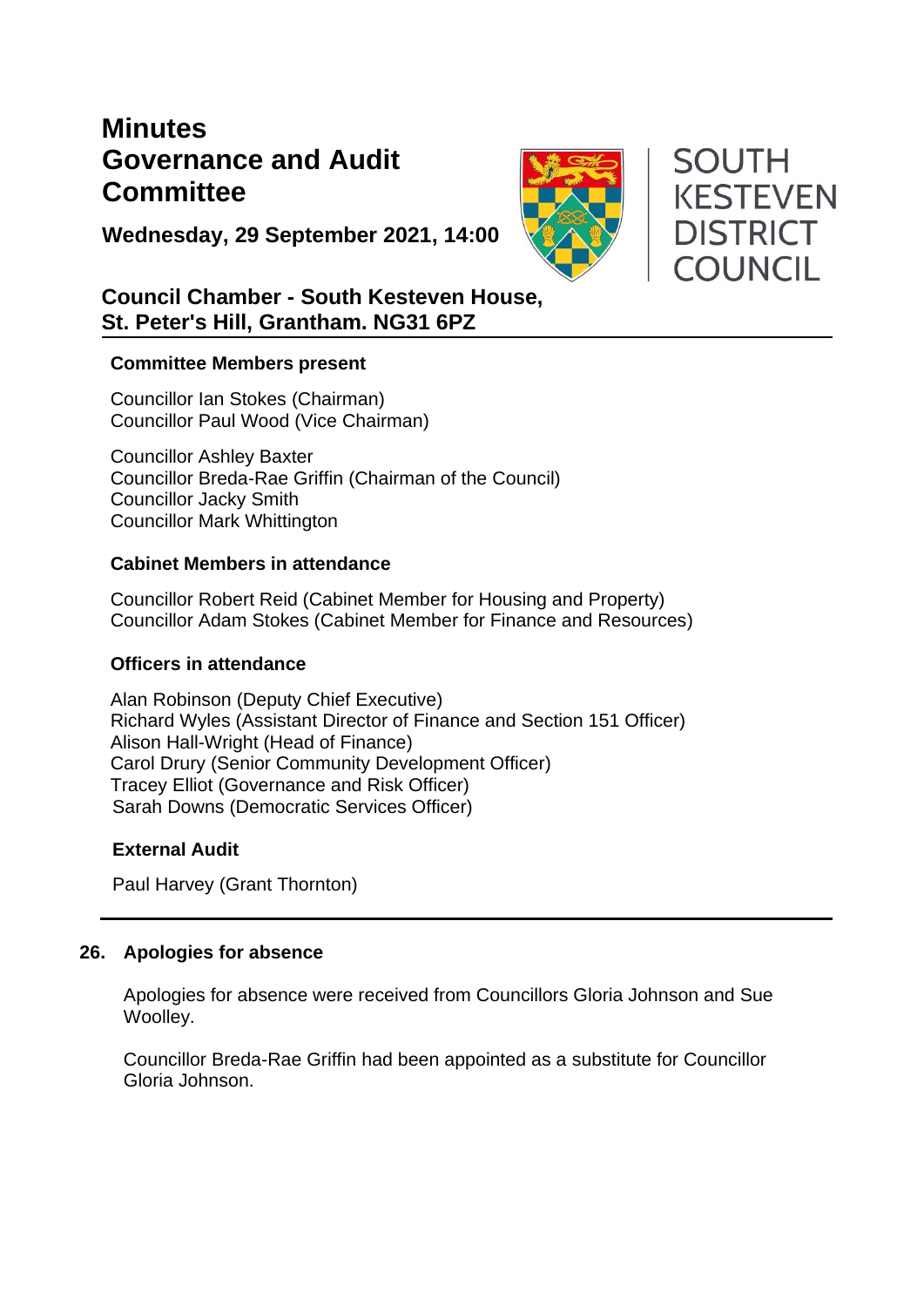## **27. Disclosure of interests**

There were none.

## **28. Minutes of the meeting held on 21 July 2021**

The minutes of the meeting held on 21 July 2021 were proposed, seconded and **AGREED** as a correct record, subject to the following amendment:

• An updated report on the planning service review had been agreed to be added to the work programme for October 2021 as it had previously been omitted.

#### **29. Updates from previous meeting**

There were no updates to be noted from the previous meeting.

Confirmation was requested as to the status of the meeting and that it was being held in compliance with the Local Government Act 1972, with the display of a notice in advance.

The Deputy Chief Executive confirmed that the meeting was compliant. As with all Constituted meetings, a notification of the meeting had been published on the Council website. No notice had been displayed on the public notice board, which had ceased with the restrictions due to the pandemic, however this practice would now recommence.

## **30. External Audit Plan 2020 - 2021**

The External Audit Plan for 2020 – 2021, prepared by External Auditors, Grant Thornton, was presented to the Committee. The report which had been deferred from the July meeting, provided an overview of the planned scope and timing of the statutory audit of South Kesteven District Council for those charged with governance.

The Auditor highlighted a new addition to the report which was a section on group accounts and highlighted its scope and the nature of the work undertaken. Clarification was given that there were four significant risks, two of these were mandated risks as per international auditing standards.

During debate, Members raised the following points:

• Concerns were raised as to the delay in presenting the report to Committee and completing accounts.

Members were informed that the risks were estimated using techniques based on assumptions. Even a 1% change could significantly increase risk and cost.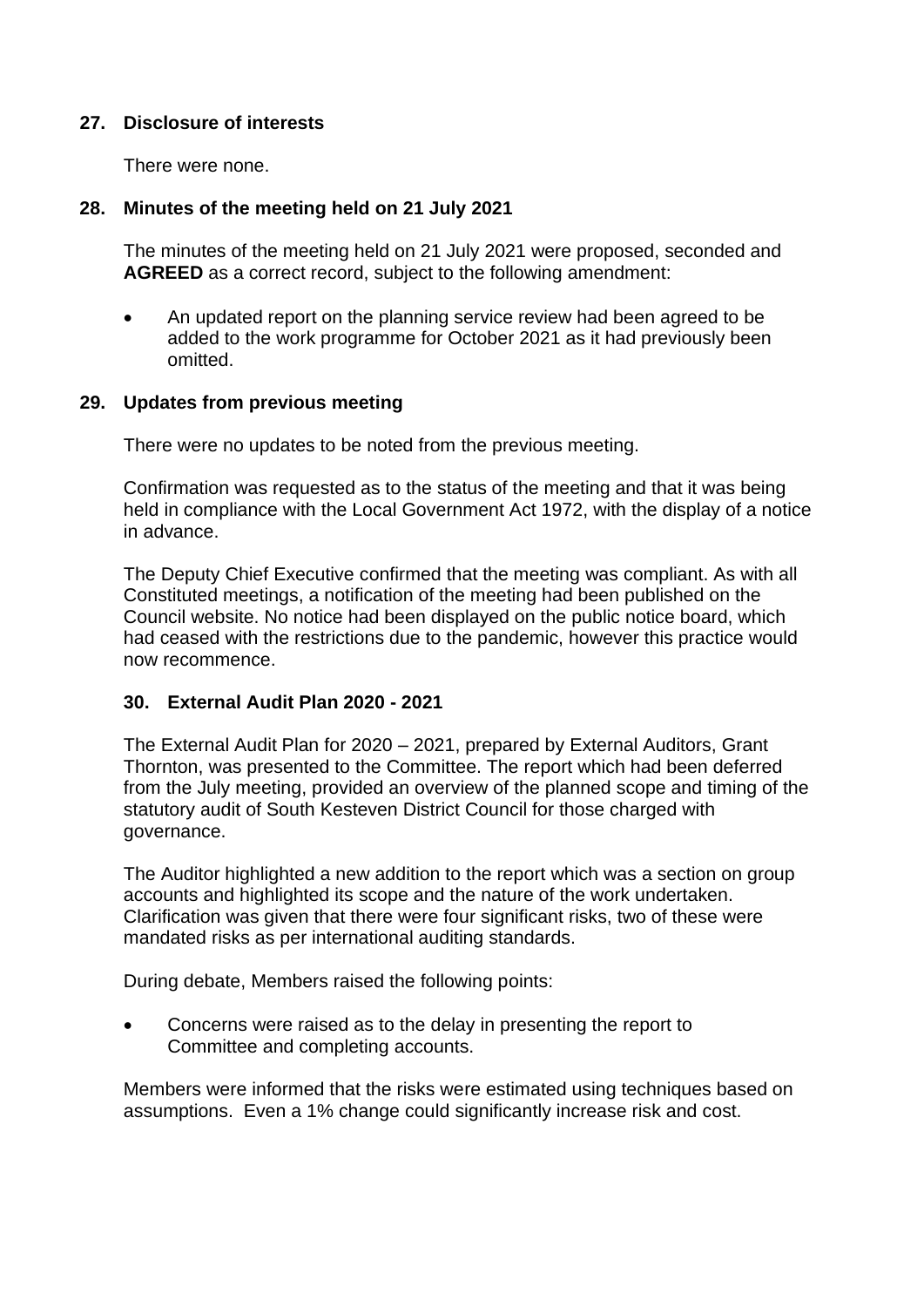• A Member asked about the group accounts and enquired why LeisureSK Ltd had not been included.

It was confirmed that LeisureSK Ltd as a newly formed council owned company was not required to be included in the Council's group accounts but this would be a requirement from 2021/22.

• A Member asked what was specific to South Kesteven District Council within the report as some parts of the report were generic and applicable to a number of local authorities.

The Committee was informed that due to the generic nature of Local Government, most Local Authorities had similar 'generic' risks. The Annual Governance Report provided a more detailed, specific report tailored to South Kesteven.

Officers noted that the current contract for external audit was due to expire after March 2022. Options were being considered on the future procurement of external audit services and a report would be presented to Council at the appropriate time.

## **AGREED:**

**That the Governance and Audit Committee noted the External Audit Plan 2020 – 2021.**

#### **31. Appointment of Internal Auditors**

A report was presented by the Assistant Director of Finance and Section 151 Officer for the Committee to consider new internal audit arrangements from April 2022.

The current contract, which was with RSM had been in place since 1 April 2016. The Council agreed a one-year extension to the contract which was due to expire on 31 March 2022.

It was highlighted that the Council had been consulting with other providers to explore new opportunities to procure audit services and neighbouring Authorities had also been contacted.

Assurance Lincolnshire (AL) was recommended and it was confirmed that there would be a period of transition to ensure a smooth and manageable handover.

During debate on the report, the following points were raised:

• A Member asked if a similar fee had been requested and how the service offered by Assurance Lincolnshire compared to that of the current auditors.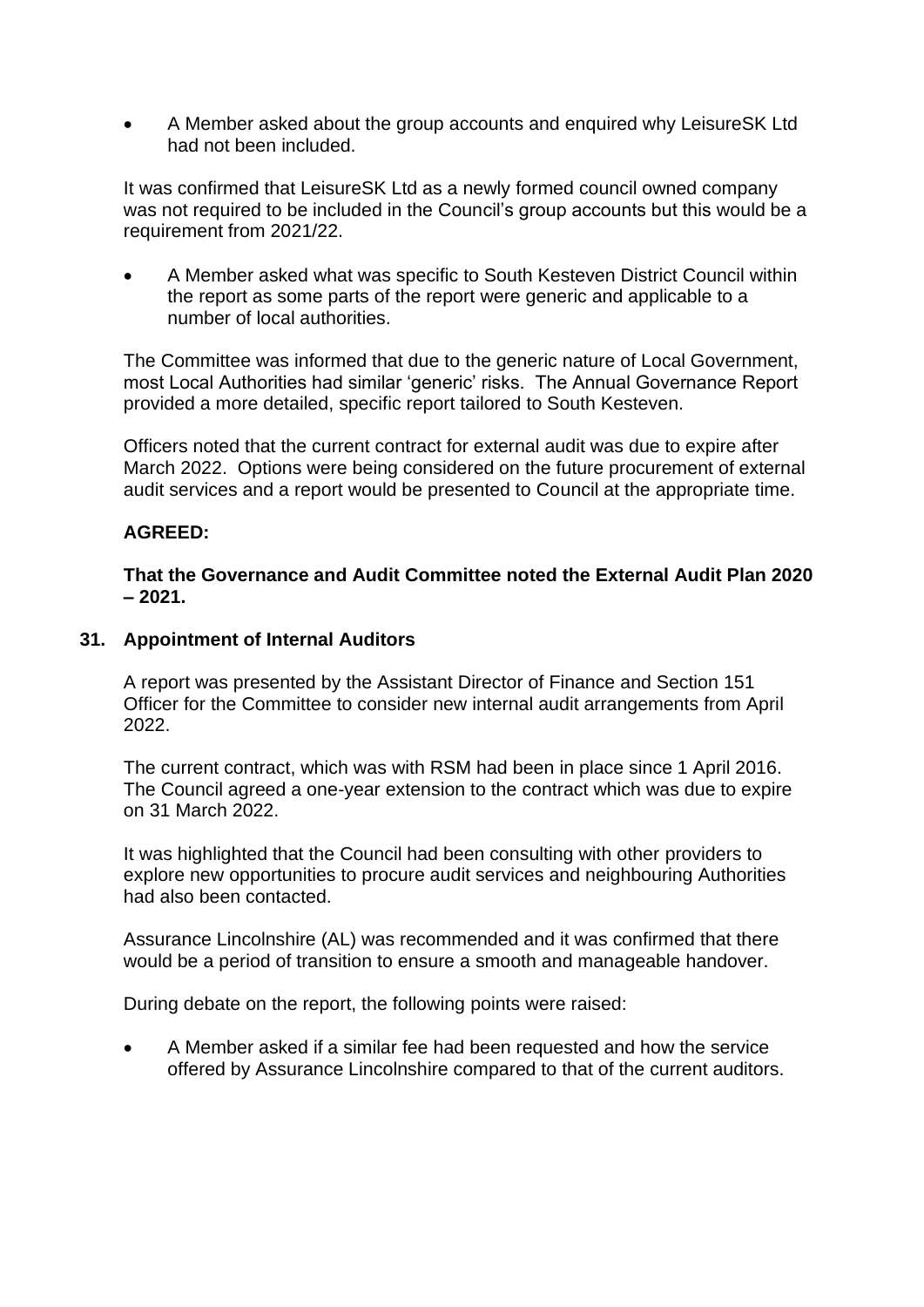It was confirmed that the overall cost to the Authority would be no more than the current contract but the range of the services will be specifically tailored to South Kesteven.

- It was noted that Assurance Lincolnshire will offer a good quality service.
- A Member asked for clarification on the ownership of Assurance Lincolnshire.

The Officer confirmed that Assurance Lincolnshire is a service managed and hosted by Lincolnshire County Council.

*Councillors Ashley Baxter and Mark Whittington declared an interest, as they were serving Lincolnshire County Councillors. Advice was taken from the Deputy Chief Executive who advised if Members felt they had an interest, they should not participate in the vote, for the current item.* 

• A Member asked why the appointment of Assurance Lincolnshire did not need to follow a tendering process.

The Officer informed that as Assurance Lincolnshire is a public sector hosted service then a formal procurement process was not required. The quality of the service offer provided by Assurance Lincolnshire had been benchmarked by other recipients of the service and no concerns were expressed.

• A Member asked if RSM had been consulted on this proposal. The Officer confirmed that RSM had been consulted throughout the process and were supportive and amenable, enabling a seamless transfer.

The recommendations were proposed and seconded, following a vote they were **AGREED**.

## **DECISION:**

**Governance and Audit Committee approved the appointment of Assurance Lincolnshire as the Council's internal auditors, with effect from 1 April 2022, for a period of five years.**

## **32. Counter Fraud Annual Report 2020-21**

The Counter Fraud Annual Report was presented by the Assistant Director of Finance and Section 151 Officer. The report covered the financial year 2020-21 and detailed the counter fraud arrangements in place and the activities that have been undertaken to mitigate those risks.

The officer highlighted the whistle-blowing hotline, managed by Lincolnshire County Council. The number of referrals was higher for South Kesteven District Council than neighbouring Authorities and a number of reasons for this difference were explained. Arrangements for the anonymous hotline were managed externally to the Council in order to maintain integrity. The officer noted that users of the hotline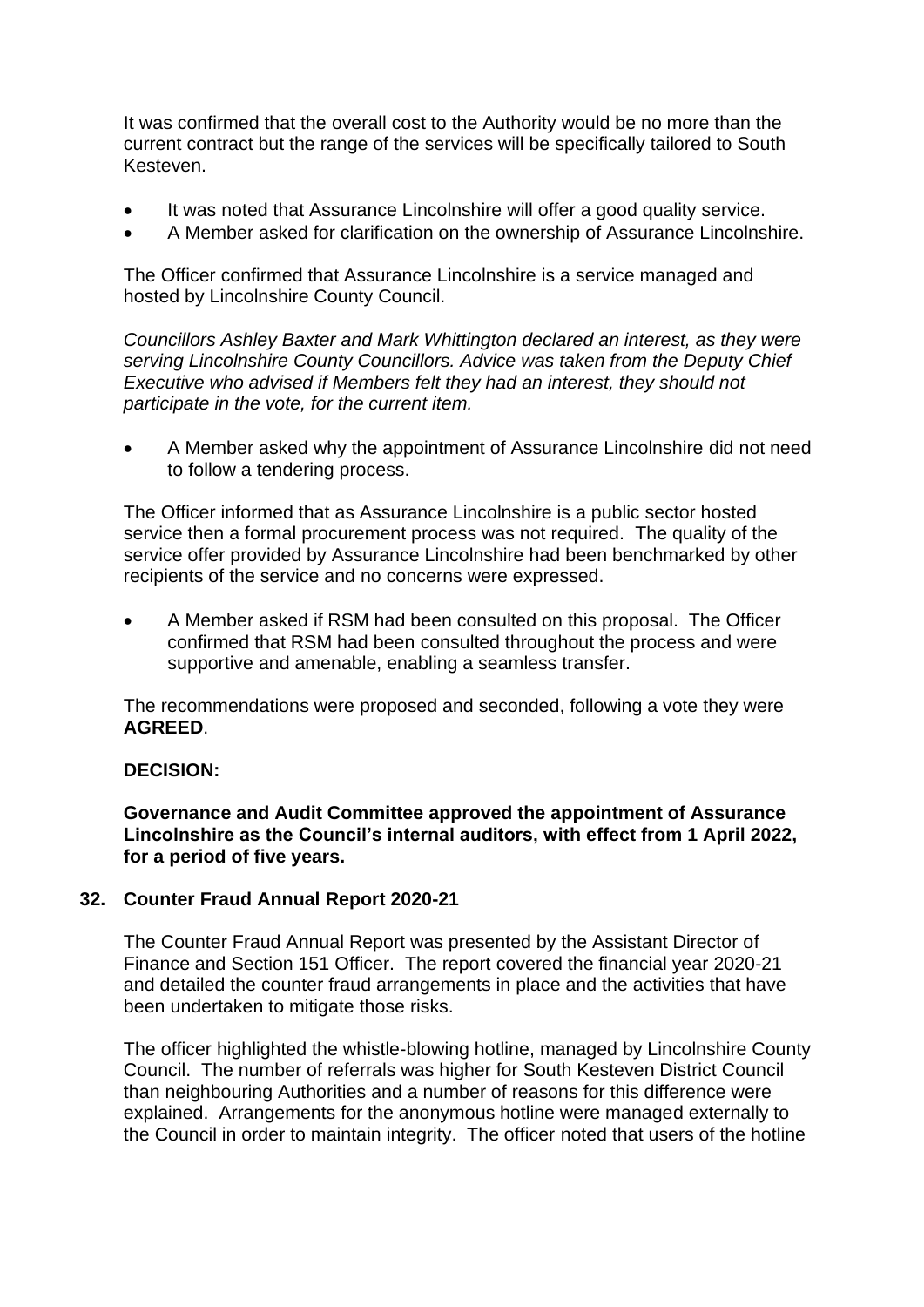may feel more comfortable speaking to an external source. Each issue raised was logged and acted upon where possible. Anonymity had unfortunately made some referrals impossible to act upon, in the absence of sufficient information.

The review into the Council Tax single occupancy discount had been particularly successful, alongside the data matching of benefit applications within the National Fraud Initiative.

During debate, Members raised the following:

It was noted that the referrals to the whistle-blowing hotline were high and a Member asked if there was any indication as to why that was the case.

Members were advised that as South Kesteven District Council is a large social landlord and some of the comparators did not have a similar role. This would explain some of the differences.

• A Member asked if there had been any malicious or unjustified referrals.

Officers confirmed that none had been received, largely due to referrals being signposted by Lincolnshire County Council. It was further noted that all referrals were acknowledged and every effort was made to investigate based on the information provided.

The recommendations of the report were proposed and seconded, following a vote, they were **AGREED**.

## **DECISION:**

**The Governance and Audit Committee approved the contents of the report and the Workplan for 2021-22.**

## **33. Strategic Risk Register**

The Committee were presented an update on the Strategic Risk Register, which provided the Governance and Audit Committee with the opportunity to review the risk management arrangements in place and the activities that are being undertaken to mitigate those risks. The Assistant Director of Finance highlighted that controls had been expanded where it was felt that further strength was needed.

Members raised the questions:

• The scoring of each risk. How it was arrived at and were they suitably challenged.

The Corporate Management Team had considered the score for each individual risk. The Internal Auditors had assessed and tested the control processes and ensured that they were appropriately calculated.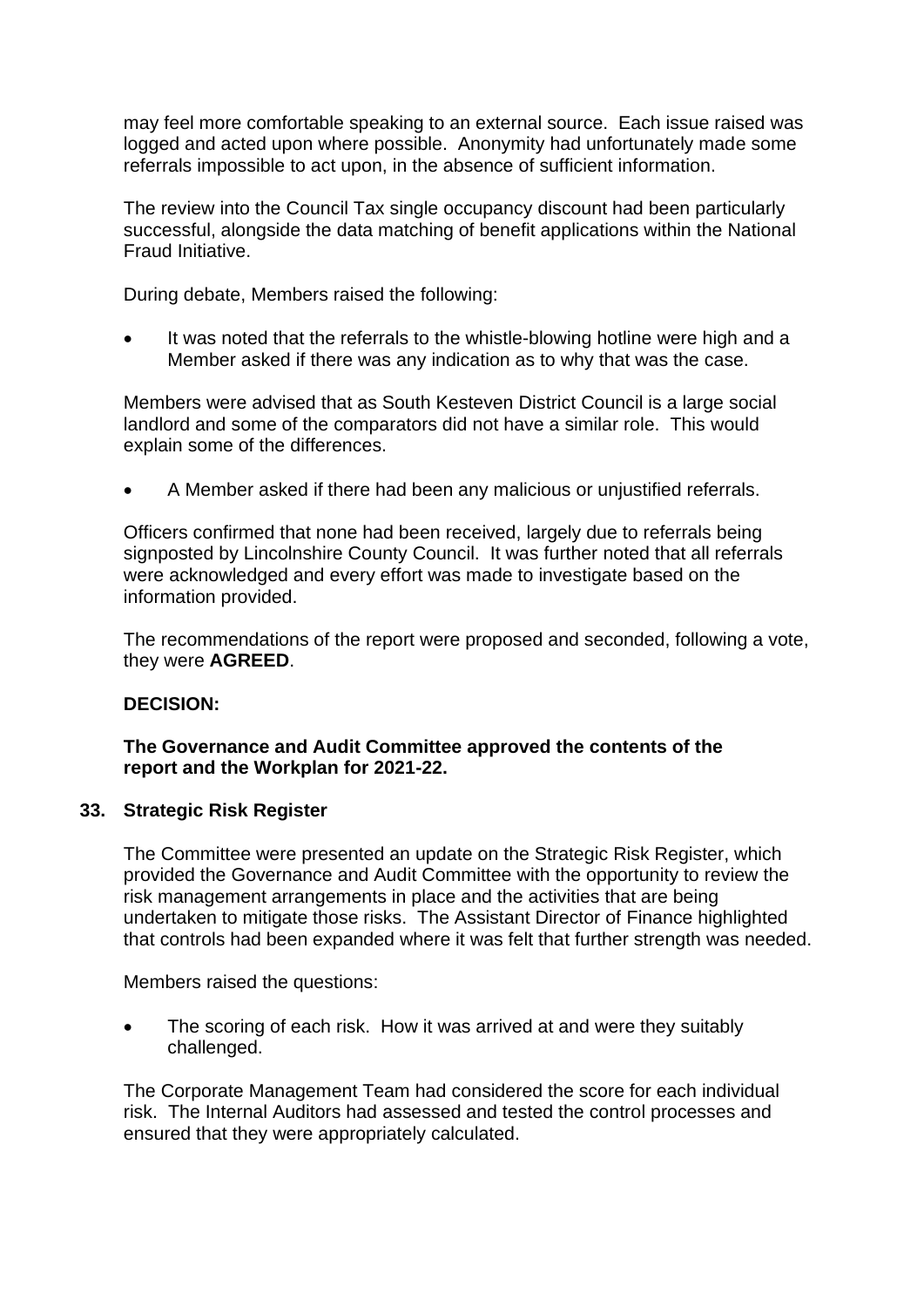• How the impact of a crisis such as the Covid-19 Pandemic, or a severe weather event would be incorporated into the Strategic Risk Register.

The risk register is a longer term strategic overview of the risks facing the Council and is categorised by themes rather than specific events. The specific impact of such examples would be considered alongside the theme as appropriate.

The Authority's land and buildings which had largely been empty during the Pandemic and subsequent lockdowns, at what point would that have become a strategic risk.

Asset management had been identified as a corrective control and is included in the Risk Register. There was a difference between strategic and operational risks, Heads of Service within the Authority were responsible for the management of operational risks, operational risks would only be escalated to strategic risks where there is evidence the risk is across the organisation rather than service specific.

The recommendations of the report were proposed and seconded, following a vote, they were **AGREED**.

#### **DECISION:**

**That the Governance and Audit Committee:**

- **1. Noted the contents of the report.**
- **2. Approved the updated Strategic Risk Register, as attached at Appendix A to the report.**

#### **34. Safeguarding Annual Report 2020 - 2021**

The Senior Community Development Officer introduced a report which provided an overview of the Council's involvement in the safeguarding of children, young people and vulnerable adults for 2020/2021.

The report provided a background to the Council's safeguarding responsibilities. The Officer highlighted the appointment of a Strategic Lead Officer with a larger team to support. This was in addition to the previous sole safeguarding officer. The Officer also informed that Counter-terrorism awareness and 'Prevent' sat within the safeguarding remit. The grooming of vulnerable individuals into radicalisation and extreme ideologies was regarded as a safeguarding concern and was to be addressed as such.

The report also outlined the safeguarding interventions undertaken in 2020/21, including short case studies which provided a background to some of the interactions between residents and officers. The Officer also informed that hoarding was an issue the Council has been increasingly involved with.